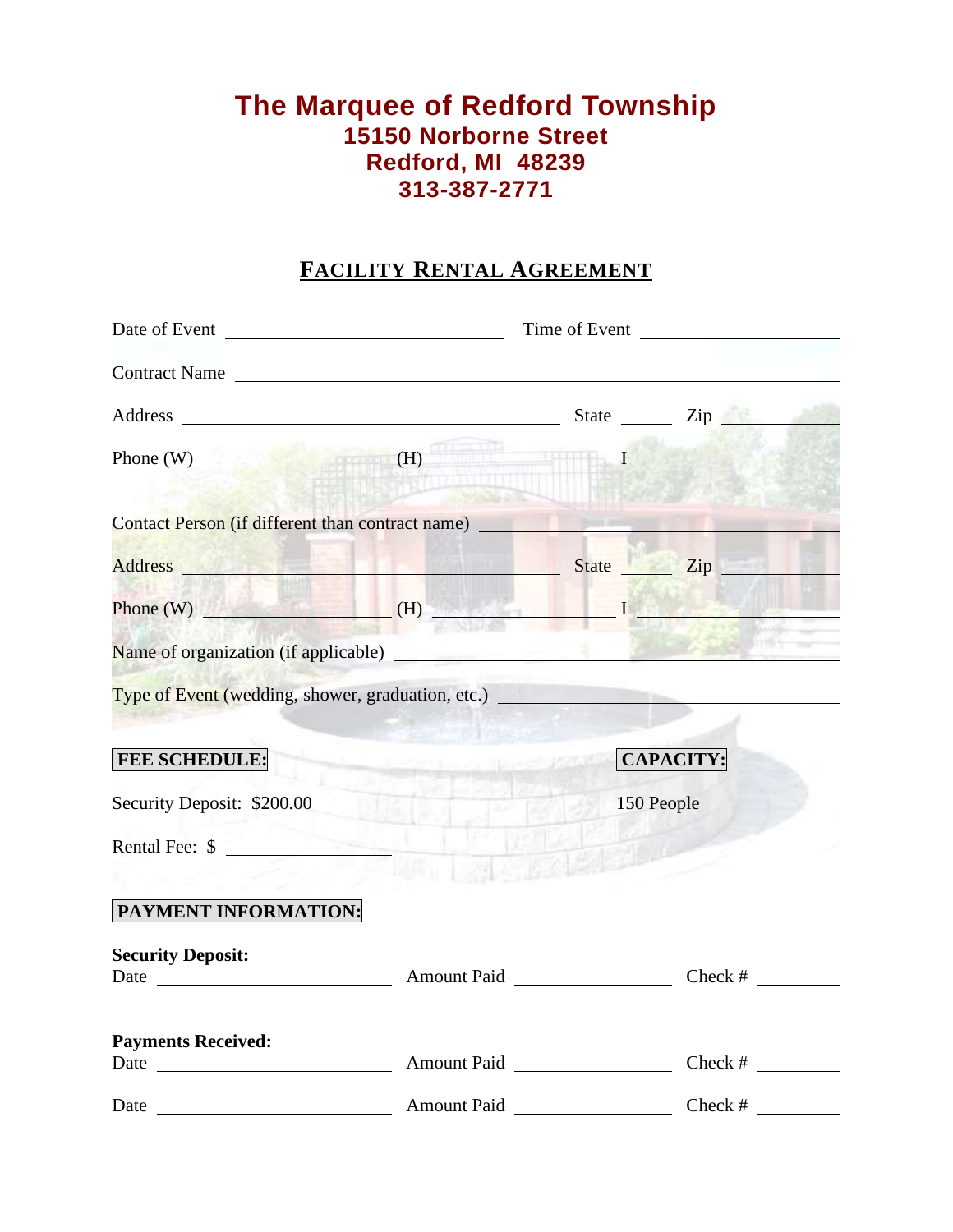## **PART I – GENERAL RULES AND RENTERS RESPONSIBILITES:**

- 1. Renter must be at least 21 years of age to rent the Marquee. Renter must be present the entire duration of the event. A valid driver's license is required for each rental contract.
- 2. There is no smoking allowed inside the Marquee. Smoking is allowed outside the facility only. Evidence of smoking inside the building will result in loss of security deposit.
- 3. No pets allowed in the Marquee.
- 4. No thumbtacks, staples or nails to be affixed to the walls, floors, tables, ceiling or doors and nothing is to be attached to or hung from the ceiling.
- 5. All candles must have glass protection.
- 6. No alcohol is allowed outside the facility including parking lot areas. See Part 4 regarding consumption of alcohol on premises only.
- 7. Renter may not sell any items, food or refreshments, or services to participants; unless approved by the DDA Director.
- 8. Any person in attendance who behaves in an inappropriate or illegal manner will be asked to leave the premises. All requests and directives by a DDA staff person must be followed. All applicable Township laws and ordinances will be obeyed.
- 9. For the duration of the rental period, renter must assume the responsibility to have adequate safety measures in place to protect the safety of those in attendance, such as, access to a telephone for 911 services and first aid materials and emergency exits are to be kept clear at all times.
- 10. Materials/equipment will not be used in a manner that could cause bodily injury or property damage.
- 11. Facilities must be used for their stated purpose unless written permission for an alternative use is granted by township staff. Requests may be denied for competing or conflicting uses.
- 12. Live bands, DJ's and other outside forms of entertainment are permitted but must be approved by the DDA Director, and appropriate insurance forms must be provided to DDA office at least 48 hours prior to event commencing. The township noise ordinance must be adhered to before, during and after the event.
- 13. Rides, amusements, petting zoos, inflatable games, dunk tanks, generators, fog machines, glitter decorations, hot or cold air balloons and ice cream trucks are not permitted.
- 14. Caterers, gas grills, charcoal grills portable pop-up tents and ice cream carts are permitted, but all grills must be a minimum of ten feet outside the Marquee. Any fire sources be it propane or charcoal must be contained in approved containers.
- 15. Renters and their participants must park their vehicles in the appropriate locations.
- 16. Renter to sweep/clean and remove all trash from the facility and place into the provided dumpster located at the northwest corner of the Police Station, adjacent to the Marquee.
- 17. Renter to properly secure the Marquee after event has concluded. All events to conclude by 10:00 p.m. unless otherwise authorized by DDA Director.
- 18. Renters and their services are not permitted admittance to the Marquee until the designated time on the Rental Agreement. **Renters and their services must vacate the facility by the time designated on the Rental Agreement.** (Please note: set up and clean up times are included in designated hours of rental).
- 19. Renter is responsible for taking out all items brought in and throwing away all disposable items in the garbage cans and bags provided. No items are to be left over night. Items left behind will be disposed of. The DDA is not responsible for any items left behind.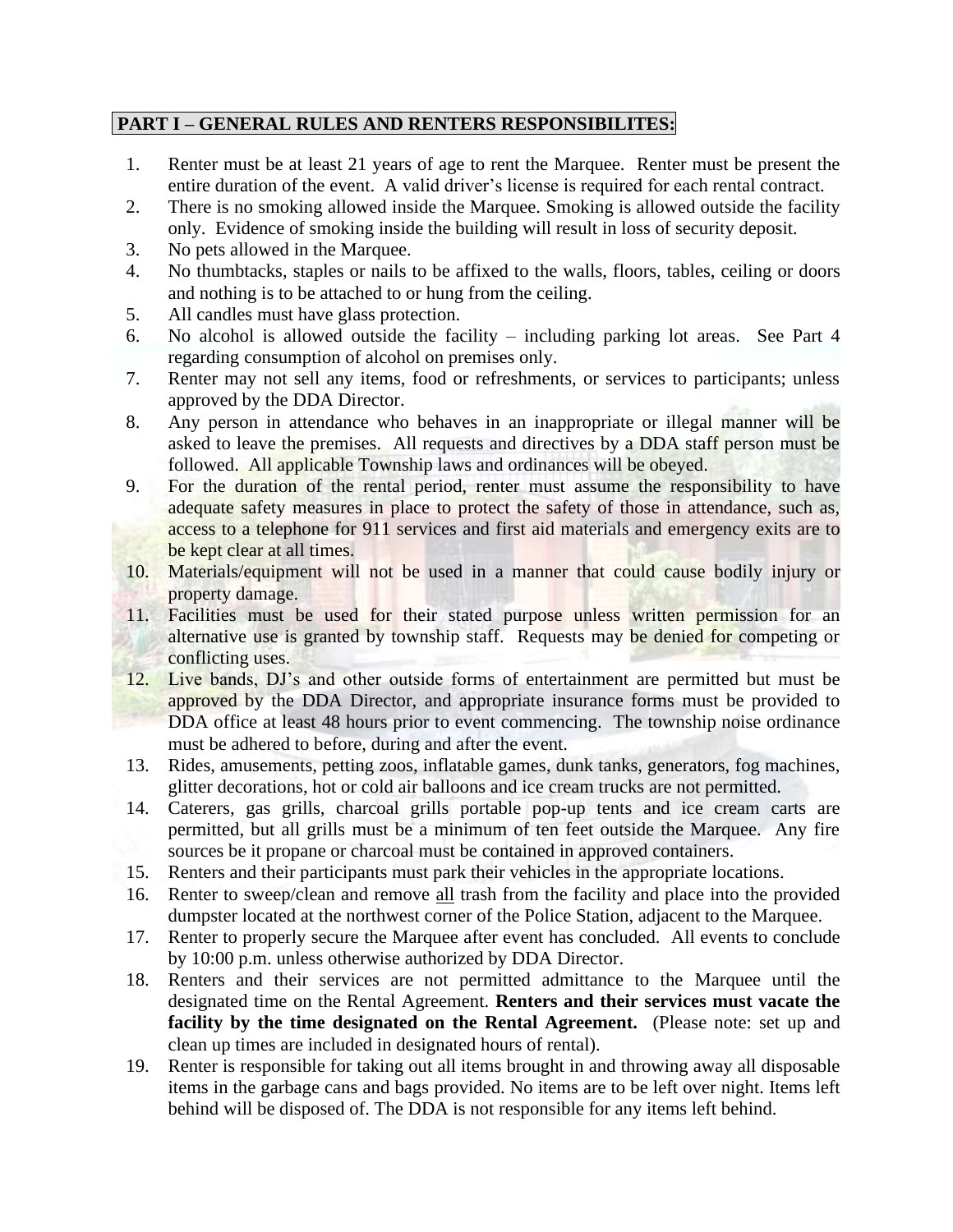## **PART 2 – SECURITY DEPOSIT:**

A security deposit is required at the time the contract is signed. The security deposit will be withheld until it has been determined that there is no damage and/or rule violations as per the General Rules detailed. Damage and/or rule violations will result in loss of the full security deposit.

All refunds will be processed within 30 days and will be returned by mail to the contract address on the Rental Agreement.

**Please complete the registration form along with the security deposit payment (check/money order made payable to Redford Township) to the following address: Redford Township Community Center, Attn: Community Development Department, 12121 Hemingway, Redford, MI 48239.**

#### **PART 3 – PAYMENT POLICY:**

- ➢ **Facility Rental Fees for 3 hour rentals or less are due 30 days prior to the event.**
- ➢ **Facility Rental Fees for 5 hour rentals are due 45 days prior to the event**.

# **PART 4 – ALCOHOL POLICY:**

The renter is allowed to serve alcoholic beverages except under the following circumstances: It is prohibited by law to accept money for alcohol, or to sell tickets to an event where alcohol is present unless a Special License for Sale of Beer and Wine only and/or Beer, Wine and Spirits for consumption on the premises is obtained by the Renter from the State of Michigan Liquor Control Commission. The Renter (if accepting money for alcohol, or to sell tickets to an event where alcohol is present) must purchase and provide proof of purchase of:

- 1) a Liquor License and/or
- 2) a Liquor Liability Bond to The Charter Township of Redford in a timely fashion (one week prior to rental)

Due the increased risk of liability at events at which alcohol is being served, the Renter agrees that not only will the Renter obtain all necessary insurance, but in addition thereto the Renter specifically agrees to hold the Charter Township of Redford and the Redford Township Downtown Development Authority, its officers or agents harmless from any and all claims arising out of the rental of the Marquee of Redford Township premises and / or the serving of alcoholic beverages. The Renter further agrees to hold harmless and indemnify the Charter Township of Redford and Redford Township Downtown Development Authority its officers, and agents from any and all claims and/or causes of actions that might arise out of the consumption of alcohol or the use of the premises, regardless of whether or not said claim has any basis in law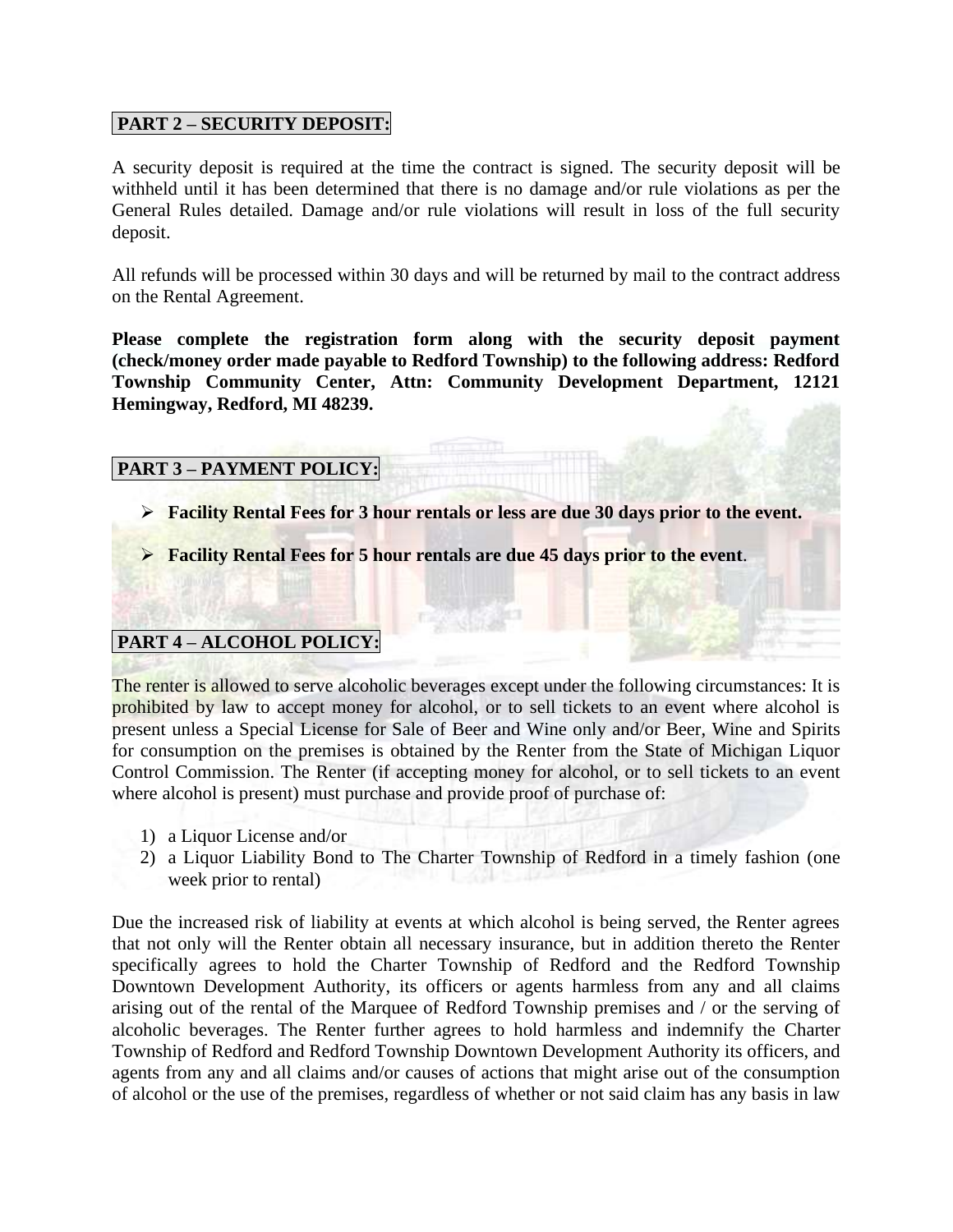or equity. The Renter agrees to promptly notify the Redford Township Downtown Development Authority of any claim, provide all costs necessary in defending the claim, including but not limited to attorney fees and other costs of defense.

- **•** Alcohol will be served at your event: Yes  $\Box$  No  $\Box$
- **I** will be accepting money for alcohol: Yes  $\Box$  No  $\Box$
- $\blacksquare$  I will obtain Liquor License: Yes  $\Box$  No  $\Box$
- **I** will obtain Liquor Liability Bond: Yes  $\Box$  No  $\Box$

# **PART 5 – FOOD PREPARATION AREA:**

A food preparation area is not available to Rentals. The Renter is responsible for any and all actions, damages, or missing items that are in control of the Renter or Renter's caterer. Damages and/or missing items will result in the loss of the entire security deposit. The Renter may be billed if damages exceed the amount of the security deposit.

## **PART 6 – CANCELLATION POLICIES:**

- ➢ **3 & 4 Hour Rentals – 15 Day Cancellation** Up to 15 days prior to event, a \$25 cancel fee will be charged from the security deposit. Within 15 days of the event the entire security deposit will be retained.
- ➢ **5 Hour Rentals – 30 Days Cancellation**

Up to 30 days prior to event, a \$50 cancel fee will be charged from the security deposit. Within 30 days of the event, the entire security deposit will be retained.

All refunds will be processed within 30 days and will be returned by mail to the contract address on the Rental Agreement.

# **PART 7 – DISCLOSURE POLICY:**

Acknowledgment by Renter that the Activity will conform with Federal, State and Township Laws and/or Ordinances.

- 1. The Renter must disclose the purpose for which Rental Facilities will be used. Failure to disclose the purpose of said rental or failure to obtain the written permission of the Redford Township and the Downtown Development Authority prior to signing any Rental Agreement will result in the immediate forfeiture of any security deposit paid therefore and result in the cancellation of said Rental Agreement by the Redford Township Downtown Development Authority.
- 2. The Redford Township Downtown Development Authority may refuse to rent said facility or may cancel a Rental Agreement under the following circumstances:
	- a. If it is determined that the proposed activity or use of the facility will unreasonably interfere with the general public's enjoyment in the surrounding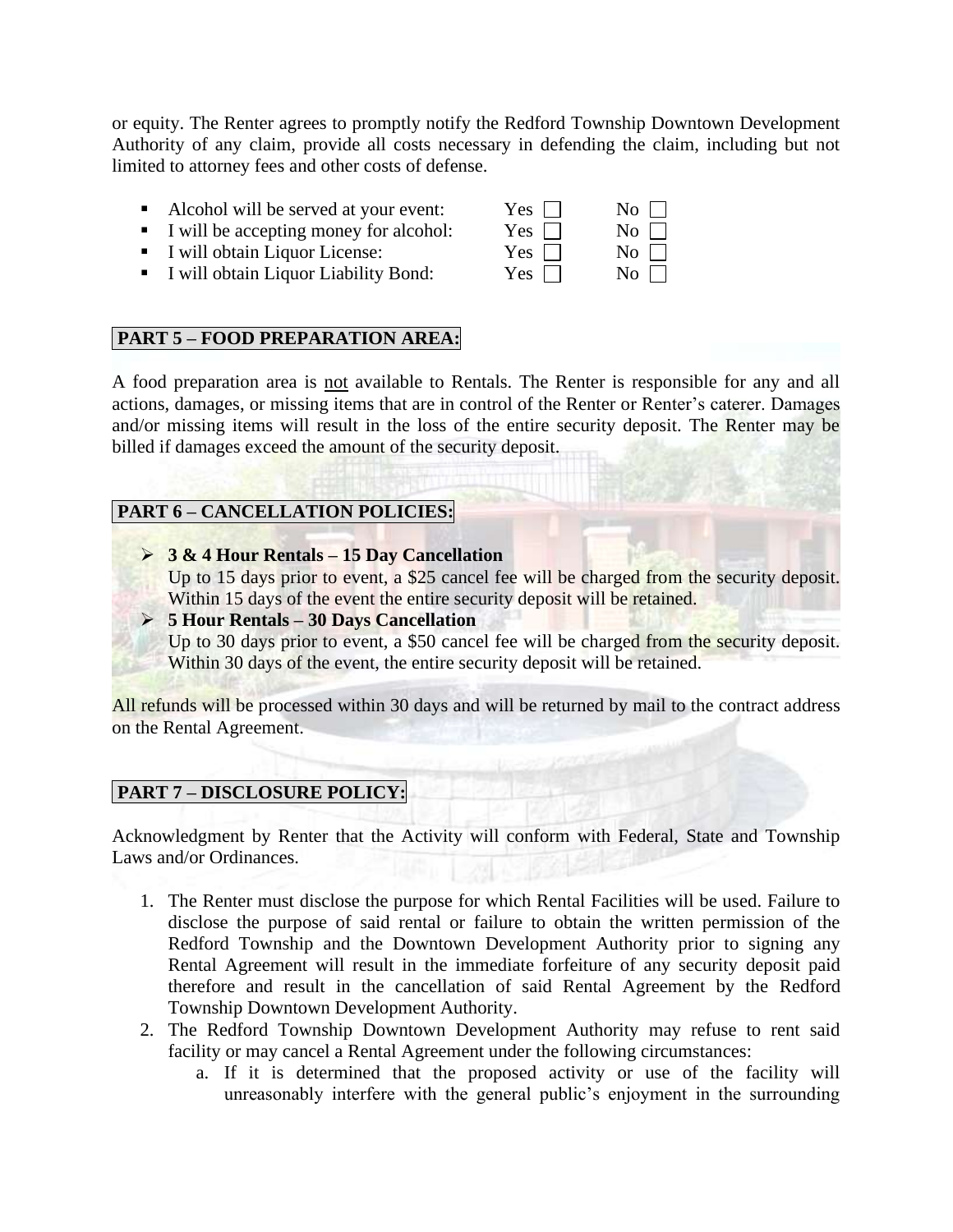neighborhood.

- b. If it is determined that false information is provided in the written application.
- c. If it is determined by the Redford Township Downtown Development Authority, in its sole and uncontrolled discretion, that the use may result in any extraordinary burden or expense to the Redford Township Downtown Development Authority.
- d. If the rental herein would conflict with any other existing Rental Contract Agreements regarding the usage of the said facility.

#### **Contract Termination Option:**

The Redford Township Downtown Development Authority reserves the right of immediate termination of this Rental Agreement upon violation by the Renter of the rental policies.



**NOTE: The Marquee of Redford Township is located within the Redford Township Hall complex (main address is 15145 Beech Daly Road).**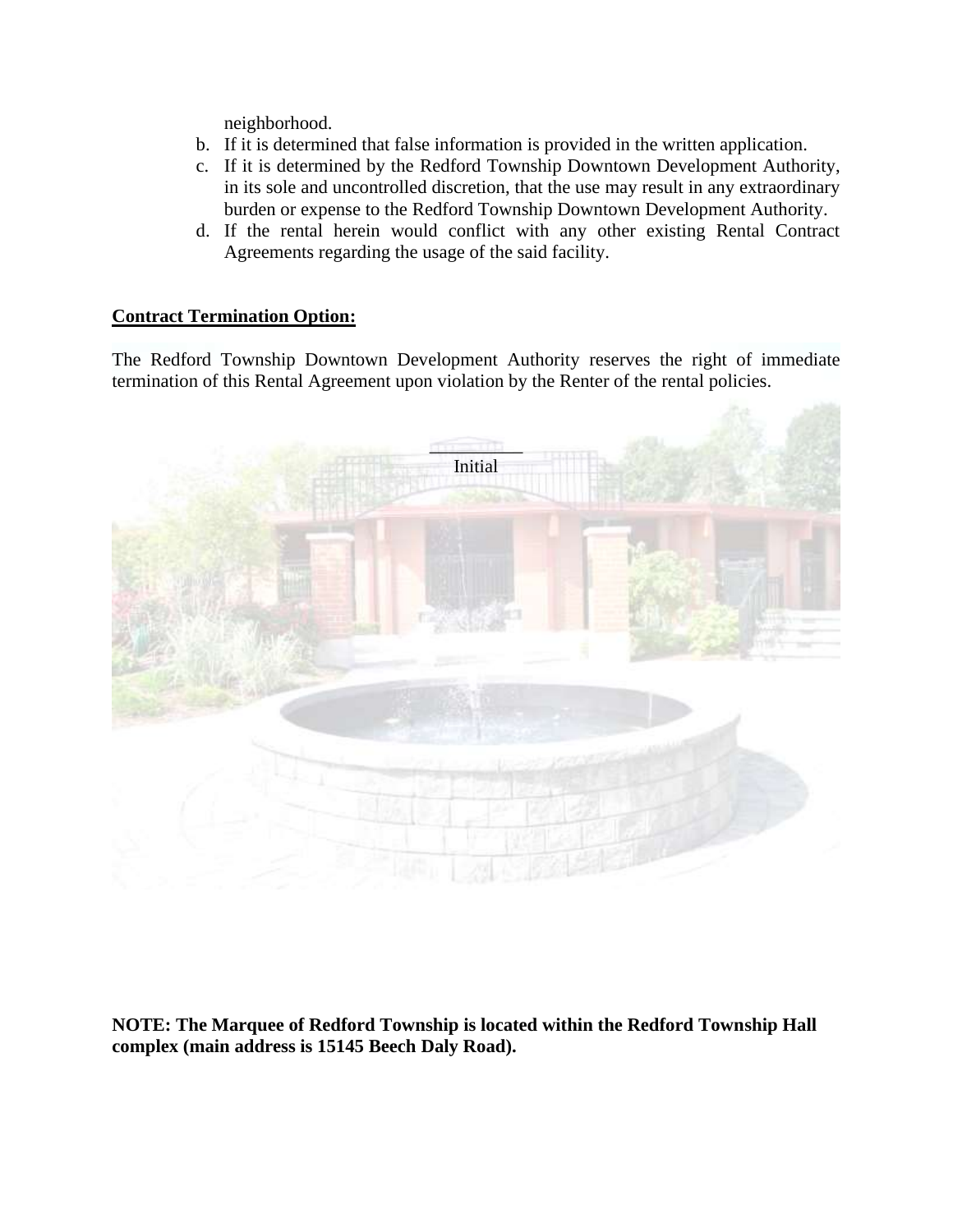# **Marquee of Redford Township – Rental Fee Schedule 2022:**

| <b>Monday thru Thursday Rentals:</b>                                                                                                                                                                                                                   | Resident            | Non-Resident        | Non-Profit          |
|--------------------------------------------------------------------------------------------------------------------------------------------------------------------------------------------------------------------------------------------------------|---------------------|---------------------|---------------------|
| Facility Rental - 5 Hour rental or less:<br><b>Additional Hour:</b>                                                                                                                                                                                    | \$250.00<br>\$50.00 | \$300.00<br>\$60.00 | \$200.00<br>\$40.00 |
| Security deposit:                                                                                                                                                                                                                                      | \$200.00            | \$200.00            | \$200.00            |
| <b>Friday thru Sunday Rentals:</b>                                                                                                                                                                                                                     | Resident            | Non-Resident        | Non-Profit          |
| Facility rental - 5 Hour rental or less:<br><b>Additional Hour:</b>                                                                                                                                                                                    | \$300.00<br>\$60.00 | \$350.00<br>\$70.00 | \$250.00<br>\$50.00 |
| <b>Security deposit:</b>                                                                                                                                                                                                                               | \$200.00            | \$200.00            | \$200.00            |
| I, the undersigned, agree to the terms of this Facility Rental Agreement for the Marquee of<br><b>Redford Township.</b>                                                                                                                                |                     |                     |                     |
| Name (print please)                                                                                                                                                                                                                                    |                     |                     |                     |
| <b>Address</b><br><u> De Carlos de Carlos de Carlos de Carlos de Carlos de Carlos de Carlos de Carlos de Carlos de Carlos de Carlos de Carlos de Carlos de Carlos de Carlos de Carlos de Carlos de Carlos de Carlos de Carlos de Carlos de Carlos </u> |                     | State Zip           |                     |
| Phone (W) $\qquad (H)$                                                                                                                                                                                                                                 |                     | (C)                 |                     |
| E-mail Address:                                                                                                                                                                                                                                        |                     |                     |                     |
| Driver's License #                                                                                                                                                                                                                                     |                     |                     |                     |
| Date                                                                                                                                                                                                                                                   |                     |                     |                     |

*Note: Please include a copy of your State of Michigan issued Driver's License when the Facility Rental Agreement is submitted to the DDA Office.*